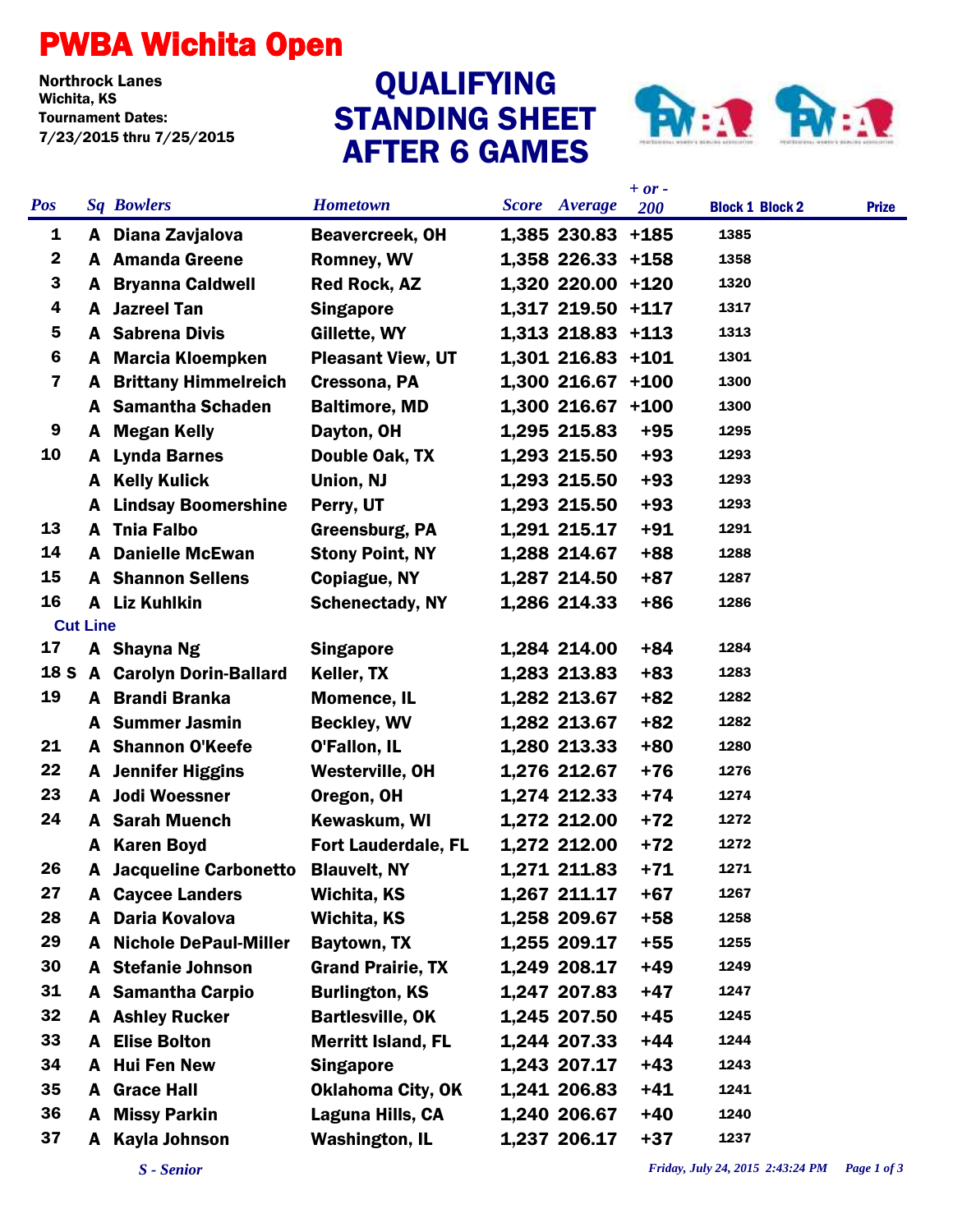|                 |   |                            |                            |               | $+ or -$   |                        |              |
|-----------------|---|----------------------------|----------------------------|---------------|------------|------------------------|--------------|
| <b>Pos</b>      |   | <b>Sq Bowlers</b>          | <b>Hometown</b>            | Score Average | <b>200</b> | <b>Block 1 Block 2</b> | <b>Prize</b> |
| 38              |   | <b>A</b> Heather Whitney   | Euless, TX                 | 1,229 204.83  | $+29$      | 1229                   |              |
| 39              |   | <b>A</b> Ashley Bright     | <b>Milton, FL</b>          | 1,227 204.50  | $+27$      | 1227                   |              |
| 40              |   | A Alexis Ijams             | Wichita, KS                | 1,224 204.00  | $+24$      | 1224                   |              |
| 41              | A | <b>Jamie Martin</b>        | Omaha, NE                  | 1,223 203.83  | $+23$      | 1223                   |              |
| 42              | A | <b>Kaitlin Quinn</b>       | <b>Bel Aire, KS</b>        | 1,220 203.33  | $+20$      | 1220                   |              |
|                 |   | A April Murphy             | Wichita, KS                | 1,220 203.33  | $+20$      | 1220                   |              |
| 44              | A | <b>Kiyoko McDonald</b>     | <b>McKinney, TX</b>        | 1,218 203.00  | $+18$      | 1218                   |              |
|                 | A | <b>Holly Harris</b>        | Wichita, KS                | 1,218 203.00  | $+18$      | 1218                   |              |
|                 | A | <b>Katherine Sutphin</b>   | <b>Mount Dora, FL</b>      | 1,218 203.00  | $+18$      | 1218                   |              |
| 47              | A | <b>Jasmine Snell</b>       | <b>Papillion, NE</b>       | 1,217 202.83  | $+17$      | 1217                   |              |
| 48              |   | <b>A</b> Josie Earnest     | <b>Nashville, TN</b>       | 1,216 202.67  | $+16$      | 1216                   |              |
| 49              |   | <b>A</b> Amanda Cortese    | <b>Hoffman Estates, IL</b> | 1,207 201.17  | $+7$       | 1207                   |              |
| 50 <sub>S</sub> |   | A Debbie Ayers             | La Mesa, CA                | 1,206 201.00  | $+6$       | 1206                   |              |
| 51              |   | <b>A</b> Leanne Hulsenberg | North Ogden, UT            | 1,205 200.83  | $+5$       | 1205                   |              |
|                 |   | <b>A</b> Kerry Smith       | Lititz, PA                 | 1,205 200.83  | $+5$       | 1205                   |              |
| 53              | A | <b>Kim Yioulos</b>         | Clovis, CA                 | 1,204 200.67  | $+4$       | 1204                   |              |
| 54              |   | <b>A</b> Brittni Hamilton  | Victor, NY                 | 1,199 199.83  | $-1$       | 1199                   |              |
|                 |   | A Erin McCarthy            | Omaha, NE                  | 1,199 199.83  | $-1$       | 1199                   |              |
| 56              | A | <b>Kristina Wendell</b>    | Kingston, NY               | 1,198 199.67  | $-2$       | 1198                   |              |
| 57              | A | <b>Megan Buja</b>          | Rockford, IL               | 1,196 199.33  | $-4$       | 1196                   |              |
| 58              | A | <b>Daphne Tan</b>          | <b>Singapore</b>           | 1,193 198.83  | $-7$       | 1193                   |              |
|                 |   | A Anita Arnett             | <b>Richmond, TX</b>        | 1,193 198.83  | $-7$       | 1193                   |              |
| 60              | A | <b>Jessica Abel</b>        | Rose Hill, KS              | 1,187 197.83  | $-13$      | 1187                   |              |
| 61              | A | Danielle Van der Meer      | <b>Washington, IL</b>      | 1,179 196.50  | $-21$      | 1179                   |              |
|                 | A | <b>Brooke Bower</b>        | <b>Camp Hill, PA</b>       | 1,179 196.50  | $-21$      | 1179                   |              |
| 63              | A | Linda Walbaum              | <b>Brighton, CO</b>        | 1,174 195.67  | $-26$      | 1174                   |              |
| S               |   | <b>A</b> Anne Marie Duggan | <b>Edmond, OK</b>          | 1,174 195.67  | $-26$      | 1174                   |              |
| 65              |   | <b>A</b> Genie Franklin    | Frisco, TX                 | 1,165 194.17  | $-35$      | 1165                   |              |
| 66              |   | A Ashly Galante            | Palm Harbor, FL            | 1,161 193.50  | $-39$      | 1161                   |              |
| 67              |   | <b>A</b> Rachel Moe        | Wichita, KS                | 1,159 193.17  | $-41$      | 1159                   |              |
| 68              |   | A Annetta Light            | <b>Andover, KS</b>         | 1,155 192.50  | $-45$      | 1155                   |              |
| 69              |   | A Maria Jose Rodriguez     | <b>Austin, TX</b>          | 1,153 192.17  | $-47$      | 1153                   |              |
| 70              |   | <b>A</b> Elysia Current    | Ephrata, PA                | 1,152 192.00  | $-48$      | 1152                   |              |
|                 |   | A Cherie Tan               | <b>Singapore</b>           | 1,152 192.00  | $-48$      | 1152                   |              |
| 72              |   | <b>Diandra Asbaty</b>      | Chicago, IL                | 1,149 191.50  | $-51$      | 1149                   |              |
| 73              |   | A Olivia Sandham           | Saint Joseph, MO           | 1,146 191.00  | -54        | 1146                   |              |
| 74              |   | <b>A</b> Brandy Sanderson  | <b>Bossier City, LA</b>    | 1,145 190.83  | $-55$      | 1145                   |              |
|                 | A | <b>Georgia Drewes</b>      | Wichita, KS                | 1,145 190.83  | $-55$      | 1145                   |              |
| 76              |   | A Keli Callahan            | Las Vegas, NV              | 1,141 190.17  | $-59$      | 1141                   |              |
| 77              |   | A Leela Yahya              | Wichita, KS                | 1,140 190.00  | $-60$      | 1140                   |              |
| 78              |   | A Kayla Bandy              | <b>Salisbury, MD</b>       | 1,135 189.17  | $-65$      | 1135                   |              |
| 79              |   | <b>A</b> Sandi Charles     | Nolanville, TX             | 1,132 188.67  | $-68$      | 1132                   |              |
| 80              |   | <b>A</b> Sarah Lokker      | <b>New Baltimore, MI</b>   | 1,129 188.17  | $-71$      | 1129                   |              |
|                 |   | <b>A</b> Catherine Prather | <b>Wichita, KS</b>         | 1,129 188.17  | $-71$      | 1129                   |              |